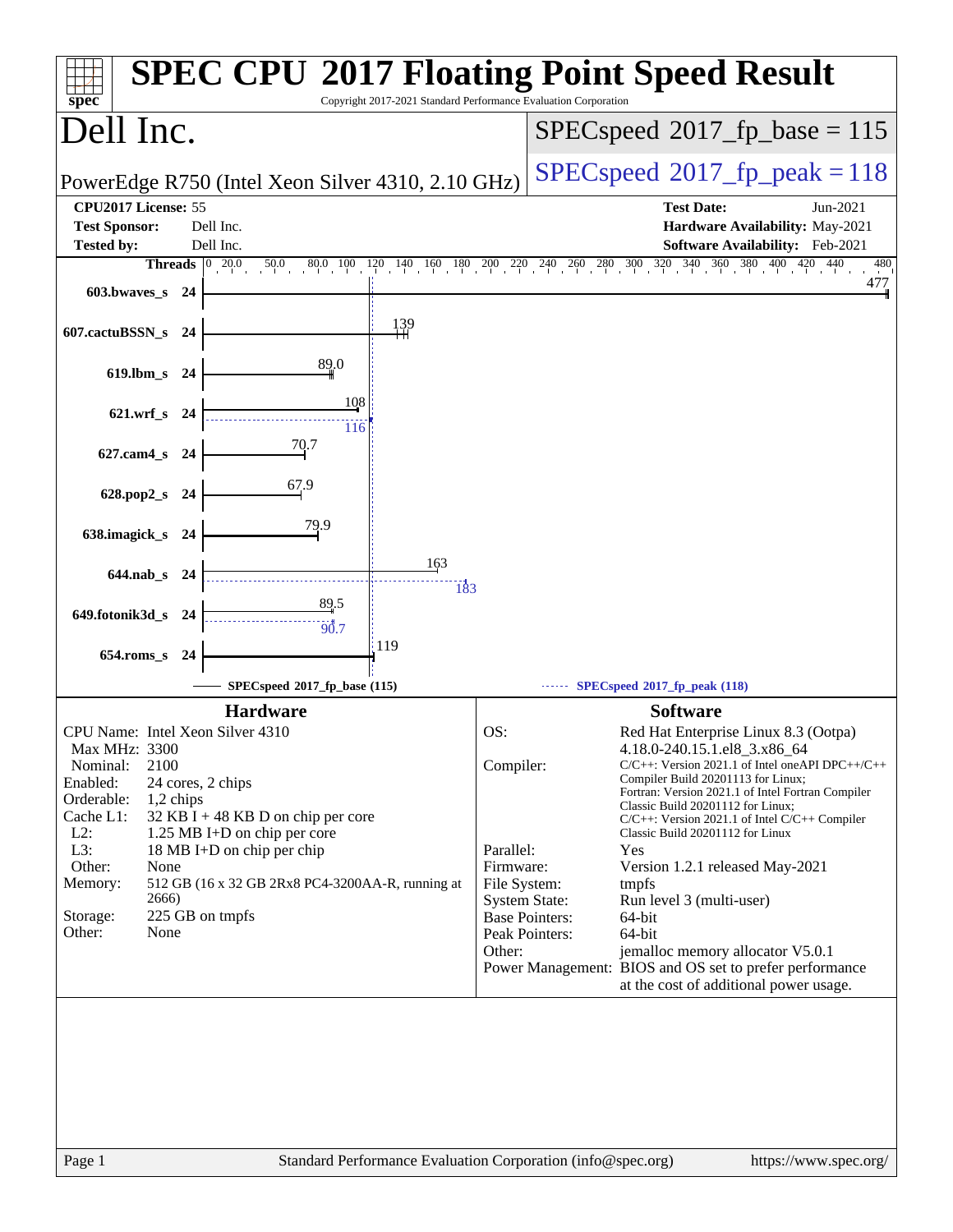#### **[spec](http://www.spec.org/) [SPEC CPU](http://www.spec.org/auto/cpu2017/Docs/result-fields.html#SPECCPU2017FloatingPointSpeedResult)[2017 Floating Point Speed Result](http://www.spec.org/auto/cpu2017/Docs/result-fields.html#SPECCPU2017FloatingPointSpeedResult)** Copyright 2017-2021 Standard Performance Evaluation Corporation Dell Inc. PowerEdge R750 (Intel Xeon Silver 4310, 2.10 GHz)  $\left|$  [SPECspeed](http://www.spec.org/auto/cpu2017/Docs/result-fields.html#SPECspeed2017fppeak)<sup>®</sup>[2017\\_fp\\_peak = 1](http://www.spec.org/auto/cpu2017/Docs/result-fields.html#SPECspeed2017fppeak)18  $SPEC speed$ <sup>®</sup> $2017$ \_fp\_base = 115 **[CPU2017 License:](http://www.spec.org/auto/cpu2017/Docs/result-fields.html#CPU2017License)** 55 **[Test Date:](http://www.spec.org/auto/cpu2017/Docs/result-fields.html#TestDate)** Jun-2021 **[Test Sponsor:](http://www.spec.org/auto/cpu2017/Docs/result-fields.html#TestSponsor)** Dell Inc. **[Hardware Availability:](http://www.spec.org/auto/cpu2017/Docs/result-fields.html#HardwareAvailability)** May-2021 **[Tested by:](http://www.spec.org/auto/cpu2017/Docs/result-fields.html#Testedby)** Dell Inc. **[Software Availability:](http://www.spec.org/auto/cpu2017/Docs/result-fields.html#SoftwareAvailability)** Feb-2021 **[Results Table](http://www.spec.org/auto/cpu2017/Docs/result-fields.html#ResultsTable) [Benchmark](http://www.spec.org/auto/cpu2017/Docs/result-fields.html#Benchmark) [Threads](http://www.spec.org/auto/cpu2017/Docs/result-fields.html#Threads) [Seconds](http://www.spec.org/auto/cpu2017/Docs/result-fields.html#Seconds) [Ratio](http://www.spec.org/auto/cpu2017/Docs/result-fields.html#Ratio) [Seconds](http://www.spec.org/auto/cpu2017/Docs/result-fields.html#Seconds) [Ratio](http://www.spec.org/auto/cpu2017/Docs/result-fields.html#Ratio) [Seconds](http://www.spec.org/auto/cpu2017/Docs/result-fields.html#Seconds) [Ratio](http://www.spec.org/auto/cpu2017/Docs/result-fields.html#Ratio) Base [Threads](http://www.spec.org/auto/cpu2017/Docs/result-fields.html#Threads) [Seconds](http://www.spec.org/auto/cpu2017/Docs/result-fields.html#Seconds) [Ratio](http://www.spec.org/auto/cpu2017/Docs/result-fields.html#Ratio) [Seconds](http://www.spec.org/auto/cpu2017/Docs/result-fields.html#Seconds) [Ratio](http://www.spec.org/auto/cpu2017/Docs/result-fields.html#Ratio) [Seconds](http://www.spec.org/auto/cpu2017/Docs/result-fields.html#Seconds) [Ratio](http://www.spec.org/auto/cpu2017/Docs/result-fields.html#Ratio) Peak** [603.bwaves\\_s](http://www.spec.org/auto/cpu2017/Docs/benchmarks/603.bwaves_s.html) 24 124 475 **[124](http://www.spec.org/auto/cpu2017/Docs/result-fields.html#Median) [477](http://www.spec.org/auto/cpu2017/Docs/result-fields.html#Median)** 124 477 24 124 475 **[124](http://www.spec.org/auto/cpu2017/Docs/result-fields.html#Median) [477](http://www.spec.org/auto/cpu2017/Docs/result-fields.html#Median)** 124 477 [607.cactuBSSN\\_s](http://www.spec.org/auto/cpu2017/Docs/benchmarks/607.cactuBSSN_s.html) 24 124 135 **[120](http://www.spec.org/auto/cpu2017/Docs/result-fields.html#Median) [139](http://www.spec.org/auto/cpu2017/Docs/result-fields.html#Median)** 117 143 24 124 135 **[120](http://www.spec.org/auto/cpu2017/Docs/result-fields.html#Median) [139](http://www.spec.org/auto/cpu2017/Docs/result-fields.html#Median)** 117 143 [619.lbm\\_s](http://www.spec.org/auto/cpu2017/Docs/benchmarks/619.lbm_s.html) 24 59.5 88.1 58.1 90.2 **[58.8](http://www.spec.org/auto/cpu2017/Docs/result-fields.html#Median) [89.0](http://www.spec.org/auto/cpu2017/Docs/result-fields.html#Median)** 24 59.5 88.1 58.1 90.2 **[58.8](http://www.spec.org/auto/cpu2017/Docs/result-fields.html#Median) [89.0](http://www.spec.org/auto/cpu2017/Docs/result-fields.html#Median)** [621.wrf\\_s](http://www.spec.org/auto/cpu2017/Docs/benchmarks/621.wrf_s.html) 24 122 108 **[123](http://www.spec.org/auto/cpu2017/Docs/result-fields.html#Median) [108](http://www.spec.org/auto/cpu2017/Docs/result-fields.html#Median)** 124 107 24 **[114](http://www.spec.org/auto/cpu2017/Docs/result-fields.html#Median) [116](http://www.spec.org/auto/cpu2017/Docs/result-fields.html#Median)** 114 116 113 118 [627.cam4\\_s](http://www.spec.org/auto/cpu2017/Docs/benchmarks/627.cam4_s.html) 24 125 70.8 126 70.1 **[125](http://www.spec.org/auto/cpu2017/Docs/result-fields.html#Median) [70.7](http://www.spec.org/auto/cpu2017/Docs/result-fields.html#Median)** 24 125 70.8 126 70.1 **[125](http://www.spec.org/auto/cpu2017/Docs/result-fields.html#Median) [70.7](http://www.spec.org/auto/cpu2017/Docs/result-fields.html#Median)** [628.pop2\\_s](http://www.spec.org/auto/cpu2017/Docs/benchmarks/628.pop2_s.html) 24 **[175](http://www.spec.org/auto/cpu2017/Docs/result-fields.html#Median) [67.9](http://www.spec.org/auto/cpu2017/Docs/result-fields.html#Median)** 175 67.8 175 67.9 24 **[175](http://www.spec.org/auto/cpu2017/Docs/result-fields.html#Median) [67.9](http://www.spec.org/auto/cpu2017/Docs/result-fields.html#Median)** 175 67.8 175 67.9 [638.imagick\\_s](http://www.spec.org/auto/cpu2017/Docs/benchmarks/638.imagick_s.html) 24 180 80.0 181 79.8 **[181](http://www.spec.org/auto/cpu2017/Docs/result-fields.html#Median) [79.9](http://www.spec.org/auto/cpu2017/Docs/result-fields.html#Median)** 24 180 80.0 181 79.8 **[181](http://www.spec.org/auto/cpu2017/Docs/result-fields.html#Median) [79.9](http://www.spec.org/auto/cpu2017/Docs/result-fields.html#Median)** [644.nab\\_s](http://www.spec.org/auto/cpu2017/Docs/benchmarks/644.nab_s.html) 24 107 163 107 163 **[107](http://www.spec.org/auto/cpu2017/Docs/result-fields.html#Median) [163](http://www.spec.org/auto/cpu2017/Docs/result-fields.html#Median)** 24 95.8 182 95.5 183 **[95.5](http://www.spec.org/auto/cpu2017/Docs/result-fields.html#Median) [183](http://www.spec.org/auto/cpu2017/Docs/result-fields.html#Median)** [649.fotonik3d\\_s](http://www.spec.org/auto/cpu2017/Docs/benchmarks/649.fotonik3d_s.html) 24 102 89.2 101 90.5 **[102](http://www.spec.org/auto/cpu2017/Docs/result-fields.html#Median) [89.5](http://www.spec.org/auto/cpu2017/Docs/result-fields.html#Median)** 24 100 90.9 101 90.1 **[100](http://www.spec.org/auto/cpu2017/Docs/result-fields.html#Median) [90.7](http://www.spec.org/auto/cpu2017/Docs/result-fields.html#Median)** [654.roms\\_s](http://www.spec.org/auto/cpu2017/Docs/benchmarks/654.roms_s.html) 24 133 118 **[133](http://www.spec.org/auto/cpu2017/Docs/result-fields.html#Median) [119](http://www.spec.org/auto/cpu2017/Docs/result-fields.html#Median)** 133 119 24 133 118 **[133](http://www.spec.org/auto/cpu2017/Docs/result-fields.html#Median) [119](http://www.spec.org/auto/cpu2017/Docs/result-fields.html#Median)** 133 119 **[SPECspeed](http://www.spec.org/auto/cpu2017/Docs/result-fields.html#SPECspeed2017fpbase)[2017\\_fp\\_base =](http://www.spec.org/auto/cpu2017/Docs/result-fields.html#SPECspeed2017fpbase) 115 [SPECspeed](http://www.spec.org/auto/cpu2017/Docs/result-fields.html#SPECspeed2017fppeak)[2017\\_fp\\_peak =](http://www.spec.org/auto/cpu2017/Docs/result-fields.html#SPECspeed2017fppeak) 118**

#### Results appear in the [order in which they were run.](http://www.spec.org/auto/cpu2017/Docs/result-fields.html#RunOrder) Bold underlined text [indicates a median measurement](http://www.spec.org/auto/cpu2017/Docs/result-fields.html#Median).

#### **[Operating System Notes](http://www.spec.org/auto/cpu2017/Docs/result-fields.html#OperatingSystemNotes)**

Stack size set to unlimited using "ulimit -s unlimited"

### **[Environment Variables Notes](http://www.spec.org/auto/cpu2017/Docs/result-fields.html#EnvironmentVariablesNotes)**

```
Environment variables set by runcpu before the start of the run:
KMP_AFFINITY = "granularity=fine,compact"
LD_LIBRARY_PATH =
      "/mnt/ramdisk2/cpu2017-1.1.5-ic2021.1/lib/intel64:/mnt/ramdisk2/cpu2017-
      1.1.5-ic2021.1/je5.0.1-64"
MALLOC_CONF = "retain:true"
OMP_STACKSIZE = "192M"
```
#### **[General Notes](http://www.spec.org/auto/cpu2017/Docs/result-fields.html#GeneralNotes)**

 Binaries compiled on a system with 1x Intel Core i9-7980XE CPU + 64GB RAM memory using Redhat Enterprise Linux 8.0 Transparent Huge Pages enabled by default Prior to runcpu invocation Filesystem page cache synced and cleared with: sync; echo 3> /proc/sys/vm/drop\_caches jemalloc, a general purpose malloc implementation built with the RedHat Enterprise 7.5, and the system compiler gcc 4.8.5 sources available from jemalloc.net or <https://github.com/jemalloc/jemalloc/releases>

NA: The test sponsor attests, as of date of publication, that CVE-2017-5754 (Meltdown) is mitigated in the system as tested and documented.

**(Continued on next page)**

| Page 2<br>Standard Performance Evaluation Corporation (info@spec.org) | https://www.spec.org/ |
|-----------------------------------------------------------------------|-----------------------|
|-----------------------------------------------------------------------|-----------------------|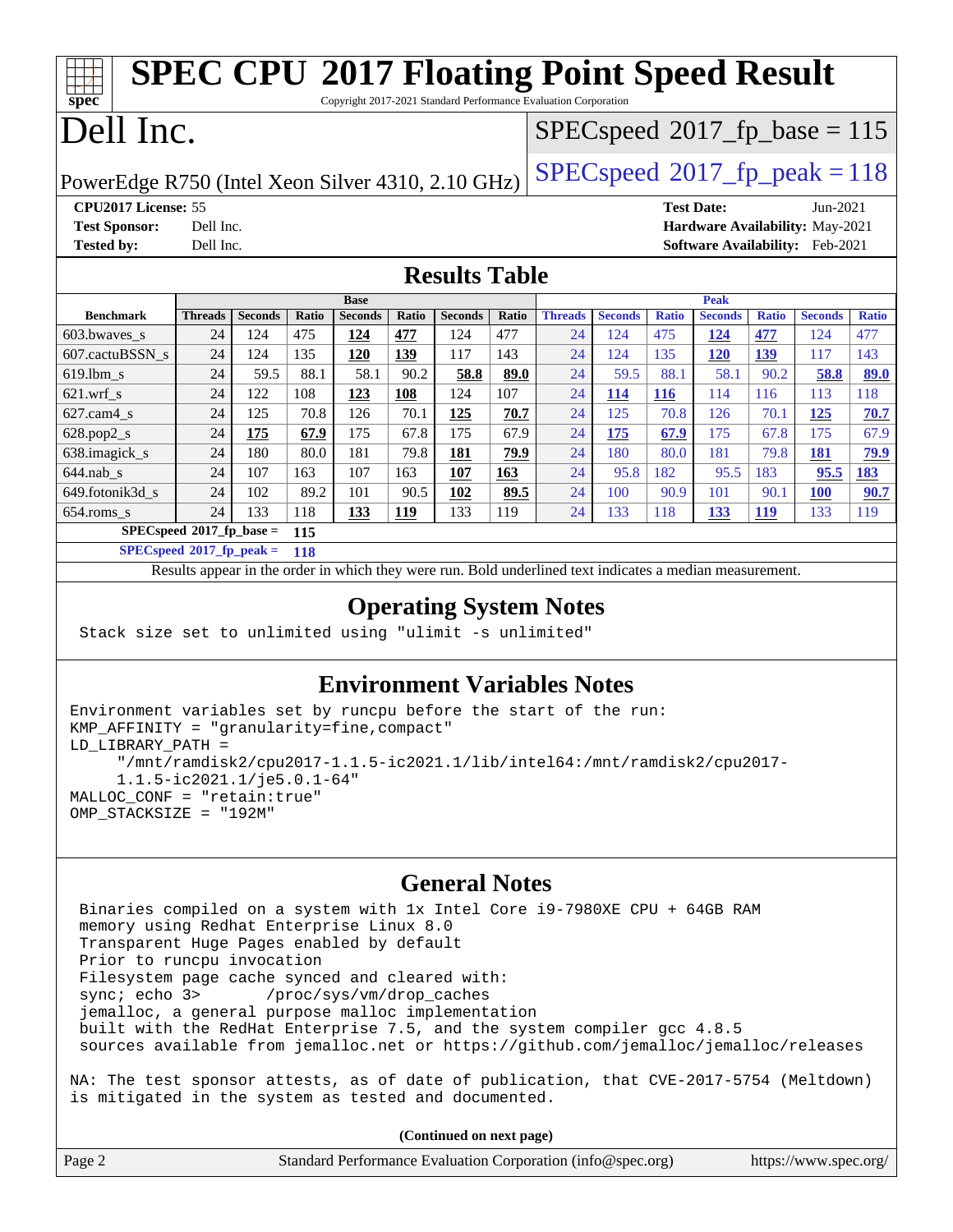#### **[spec](http://www.spec.org/) [SPEC CPU](http://www.spec.org/auto/cpu2017/Docs/result-fields.html#SPECCPU2017FloatingPointSpeedResult)[2017 Floating Point Speed Result](http://www.spec.org/auto/cpu2017/Docs/result-fields.html#SPECCPU2017FloatingPointSpeedResult)** Copyright 2017-2021 Standard Performance Evaluation Corporation Dell Inc. PowerEdge R750 (Intel Xeon Silver 4310, 2.10 GHz)  $\left|$  [SPECspeed](http://www.spec.org/auto/cpu2017/Docs/result-fields.html#SPECspeed2017fppeak)<sup>®</sup>[2017\\_fp\\_peak = 1](http://www.spec.org/auto/cpu2017/Docs/result-fields.html#SPECspeed2017fppeak)18  $SPEC speed$ <sup>®</sup>[2017\\_fp\\_base = 1](http://www.spec.org/auto/cpu2017/Docs/result-fields.html#SPECspeed2017fpbase)15 **[CPU2017 License:](http://www.spec.org/auto/cpu2017/Docs/result-fields.html#CPU2017License)** 55 **[Test Date:](http://www.spec.org/auto/cpu2017/Docs/result-fields.html#TestDate)** Jun-2021 **[Test Sponsor:](http://www.spec.org/auto/cpu2017/Docs/result-fields.html#TestSponsor)** Dell Inc. **[Hardware Availability:](http://www.spec.org/auto/cpu2017/Docs/result-fields.html#HardwareAvailability)** May-2021 **[Tested by:](http://www.spec.org/auto/cpu2017/Docs/result-fields.html#Testedby)** Dell Inc. **[Software Availability:](http://www.spec.org/auto/cpu2017/Docs/result-fields.html#SoftwareAvailability)** Feb-2021 **[General Notes \(Continued\)](http://www.spec.org/auto/cpu2017/Docs/result-fields.html#GeneralNotes)** Yes: The test sponsor attests, as of date of publication, that CVE-2017-5753 (Spectre variant 1) is mitigated in the system as tested and documented. Yes: The test sponsor attests, as of date of publication, that CVE-2017-5715 (Spectre variant 2) is mitigated in the system as tested and documented. Benchmark run from a 225 GB ramdisk created with the cmd: "mount -t tmpfs -o size=225G tmpfs /mnt/ramdisk" **[Platform Notes](http://www.spec.org/auto/cpu2017/Docs/result-fields.html#PlatformNotes)** BIOS Settings: Logical Processor : Disabled Virtualization Technology : Disabled System Profile : Custom CPU Power Management : Maximum Performance C1E : Disabled C States : Autonomous Memory Patrol Scrub : Disabled Energy Efficiency Policy : Performance CPU Interconnect Bus Link Power Management : Disabled PCI ASPM L1 Link Power Management : Disabled Sysinfo program /mnt/ramdisk2/cpu2017-1.1.5-ic2021.1/bin/sysinfo Rev: r6538 of 2020-09-24 e8664e66d2d7080afeaa89d4b38e2f1c running on localhost.localdomain Tue Jun 8 16:24:28 2021 SUT (System Under Test) info as seen by some common utilities. For more information on this section, see <https://www.spec.org/cpu2017/Docs/config.html#sysinfo> From /proc/cpuinfo model name : Intel(R) Xeon(R) Silver 4310 CPU @ 2.10GHz 2 "physical id"s (chips) 24 "processors" cores, siblings (Caution: counting these is hw and system dependent. The following excerpts from /proc/cpuinfo might not be reliable. Use with caution.) cpu cores : 12 siblings : 12 physical 0: cores 0 1 2 3 4 5 6 7 8 9 10 11 physical 1: cores 0 1 2 3 4 5 6 7 8 9 10 11 From lscpu: Architecture: x86\_64 **(Continued on next page)**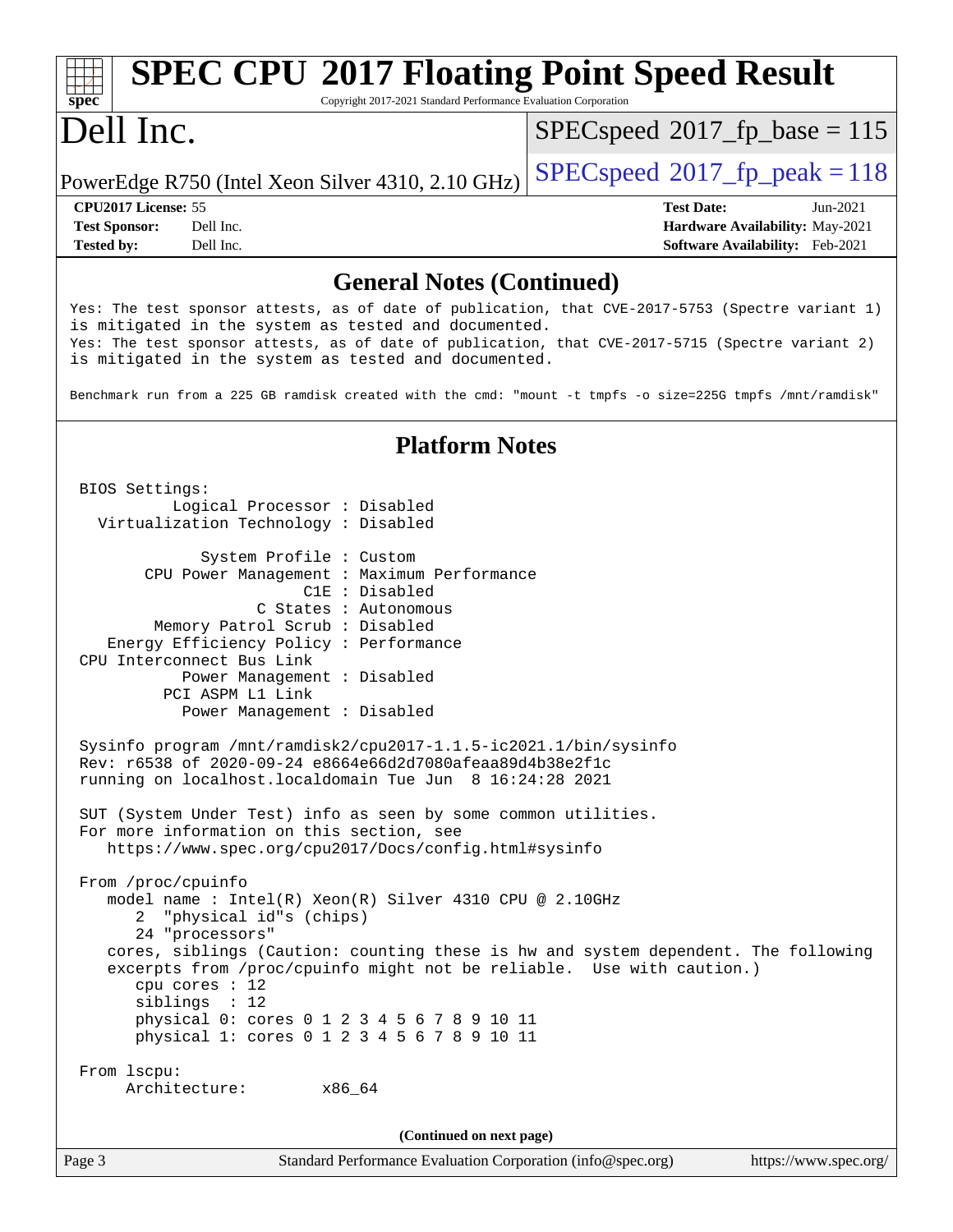| spec <sup>®</sup>                                 | Copyright 2017-2021 Standard Performance Evaluation Corporation | <b>SPEC CPU®2017 Floating Point Speed Result</b>                                     |
|---------------------------------------------------|-----------------------------------------------------------------|--------------------------------------------------------------------------------------|
| Dell Inc.                                         |                                                                 | $SPEC speed^{\circ}2017\_fp\_base = 115$                                             |
| PowerEdge R750 (Intel Xeon Silver 4310, 2.10 GHz) |                                                                 | $SPEC speed^{\circ}2017$ _fp_peak = 118                                              |
| CPU2017 License: 55                               |                                                                 | <b>Test Date:</b><br>Jun-2021                                                        |
| <b>Test Sponsor:</b><br>Dell Inc.                 |                                                                 | Hardware Availability: May-2021                                                      |
| <b>Tested by:</b><br>Dell Inc.                    |                                                                 | Software Availability: Feb-2021                                                      |
|                                                   | <b>Platform Notes (Continued)</b>                               |                                                                                      |
| $CPU$ op-mode( $s$ ):                             | $32$ -bit, $64$ -bit                                            |                                                                                      |
| Byte Order:                                       | Little Endian                                                   |                                                                                      |
| CPU(s):                                           | 24                                                              |                                                                                      |
| On-line CPU(s) list: $0-23$                       |                                                                 |                                                                                      |
| Thread(s) per core:                               | $\mathbf{1}$                                                    |                                                                                      |
| Core(s) per socket:                               | 12                                                              |                                                                                      |
| Socket(s):                                        | 2                                                               |                                                                                      |
| NUMA $node(s):$                                   | 2                                                               |                                                                                      |
| Vendor ID:                                        | GenuineIntel                                                    |                                                                                      |
| CPU family:                                       | 6                                                               |                                                                                      |
| Model:                                            | 106                                                             |                                                                                      |
| Model name:                                       | $Intel(R) Xeon(R) Silver 4310 CPU @ 2.10GHz$                    |                                                                                      |
| Stepping:                                         | 6                                                               |                                                                                      |
| CPU MHz:                                          | 1066.713                                                        |                                                                                      |
| BogoMIPS:                                         | 4200.00                                                         |                                                                                      |
| Virtualization:<br>L1d cache:                     | $VT - x$<br>48K                                                 |                                                                                      |
| Lli cache:                                        | 32K                                                             |                                                                                      |
| $L2$ cache:                                       | 1280K                                                           |                                                                                      |
| L3 cache:                                         | 18432K                                                          |                                                                                      |
| NUMA node0 CPU(s):                                | 0, 2, 4, 6, 8, 10, 12, 14, 16, 18, 20, 22                       |                                                                                      |
| NUMA nodel $CPU(s):$                              | 1, 3, 5, 7, 9, 11, 13, 15, 17, 19, 21, 23                       |                                                                                      |
| Flags:                                            |                                                                 | fpu vme de pse tsc msr pae mce cx8 apic sep mtrr pge mca cmov                        |
|                                                   |                                                                 | pat pse36 clflush dts acpi mmx fxsr sse sse2 ss ht tm pbe syscall nx pdpe1gb rdtscp  |
|                                                   |                                                                 | lm constant_tsc art arch_perfmon pebs bts rep_good nopl xtopology nonstop_tsc cpuid  |
|                                                   |                                                                 | aperfmperf pni pclmulqdq dtes64 monitor ds_cpl vmx smx est tm2 ssse3 sdbg fma cx16   |
|                                                   |                                                                 | xtpr pdcm pcid dca sse4_1 sse4_2 x2apic movbe popcnt tsc_deadline_timer aes xsave    |
|                                                   |                                                                 | avx f16c rdrand lahf_lm abm 3dnowprefetch cpuid_fault epb cat_13 invpcid_single      |
|                                                   |                                                                 | intel_ppin ssbd mba ibrs ibpb stibp ibrs_enhanced fsgsbase tsc_adjust bmil hle avx2  |
|                                                   |                                                                 | smep bmi2 erms invpcid cqm rdt_a avx512f avx512dq rdseed adx smap avx512ifma         |
|                                                   |                                                                 | clflushopt clwb intel_pt avx512cd sha_ni avx512bw avx512vl xsaveopt xsavec xgetbvl   |
|                                                   |                                                                 | xsaves cqm_llc cqm_occup_llc cqm_mbm_total cqm_mbm_local split_lock_detect wbnoinvd  |
|                                                   |                                                                 | dtherm ida arat pln pts avx512vbmi umip pku ospke avx512_vbmi2 gfni vaes vpclmulqdq  |
|                                                   |                                                                 | avx512_vnni avx512_bitalg tme avx512_vpopcntdq la57 rdpid md_clear pconfig flush_l1d |
| arch_capabilities                                 |                                                                 |                                                                                      |
| /proc/cpuinfo cache data                          |                                                                 |                                                                                      |
| cache size : 18432 KB                             |                                                                 |                                                                                      |
|                                                   |                                                                 |                                                                                      |
|                                                   |                                                                 | From numactl --hardware WARNING: a numactl 'node' might or might not correspond to a |
| physical chip.                                    |                                                                 |                                                                                      |
| $available: 2 nodes (0-1)$                        |                                                                 |                                                                                      |
| node 0 cpus: 0 2 4 6 8 10 12 14 16 18 20 22       |                                                                 |                                                                                      |
| node 0 size: 253215 MB                            |                                                                 |                                                                                      |
| node 0 free: 240992 MB                            |                                                                 |                                                                                      |
| node 1 cpus: 1 3 5 7 9 11 13 15 17 19 21 23       |                                                                 |                                                                                      |
| node 1 size: 253526 MB                            |                                                                 |                                                                                      |
|                                                   |                                                                 |                                                                                      |
|                                                   | (Continued on next page)                                        |                                                                                      |
|                                                   |                                                                 |                                                                                      |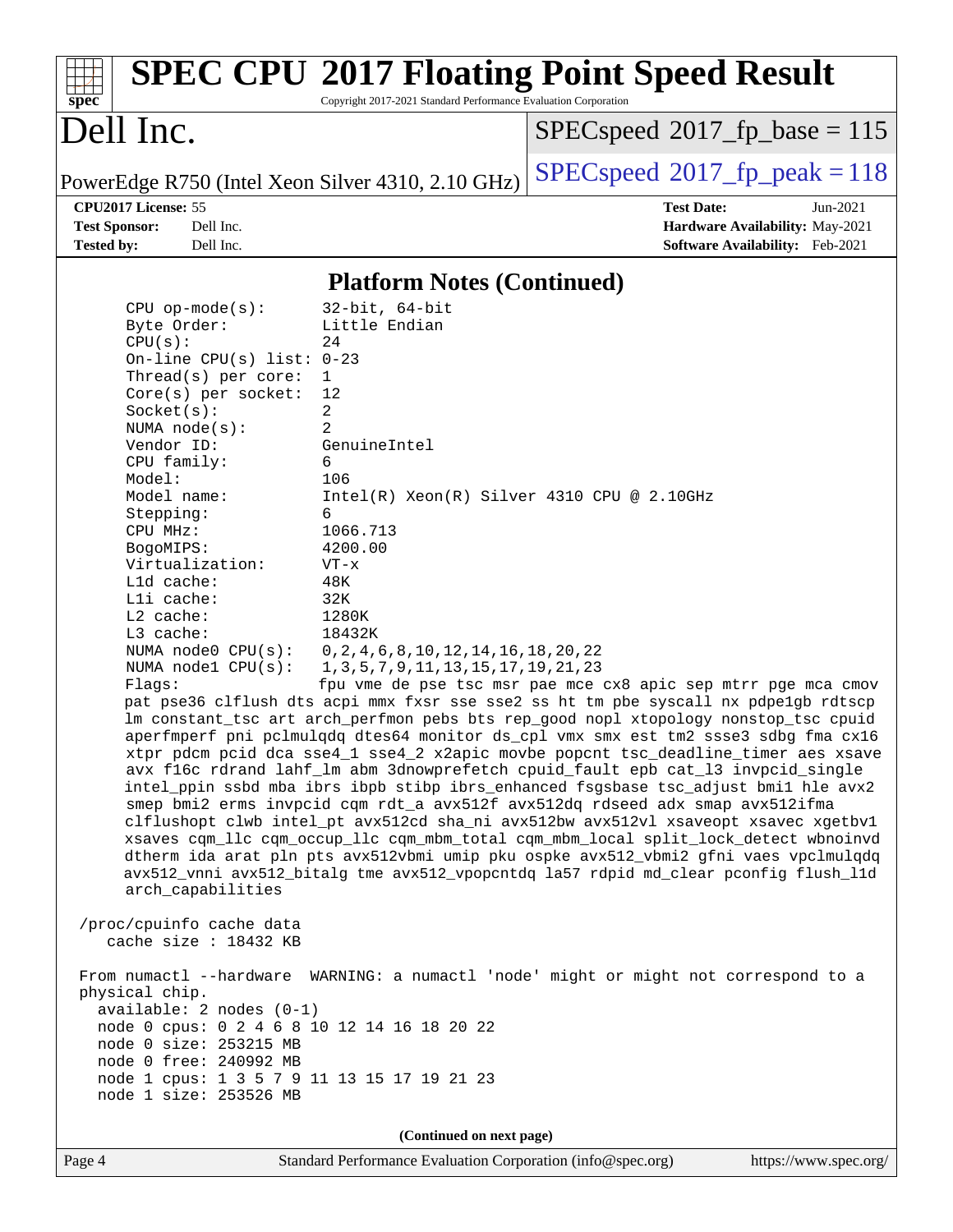| <b>SPEC CPU®2017 Floating Point Speed Result</b><br>Copyright 2017-2021 Standard Performance Evaluation Corporation<br>$spec^*$                                                                                                                                                                                                                                                                                                                                                                                                                                                                                                                                                                                                                                                                                                                                                                                                                                                                                                                                                                                                                                                                                                                                                                                                                                      |                                                                                                                                                                                                                                                                                         |  |  |  |
|----------------------------------------------------------------------------------------------------------------------------------------------------------------------------------------------------------------------------------------------------------------------------------------------------------------------------------------------------------------------------------------------------------------------------------------------------------------------------------------------------------------------------------------------------------------------------------------------------------------------------------------------------------------------------------------------------------------------------------------------------------------------------------------------------------------------------------------------------------------------------------------------------------------------------------------------------------------------------------------------------------------------------------------------------------------------------------------------------------------------------------------------------------------------------------------------------------------------------------------------------------------------------------------------------------------------------------------------------------------------|-----------------------------------------------------------------------------------------------------------------------------------------------------------------------------------------------------------------------------------------------------------------------------------------|--|--|--|
| Dell Inc.                                                                                                                                                                                                                                                                                                                                                                                                                                                                                                                                                                                                                                                                                                                                                                                                                                                                                                                                                                                                                                                                                                                                                                                                                                                                                                                                                            | $SPEC speed^{\circ}2017\_fp\_base = 115$                                                                                                                                                                                                                                                |  |  |  |
| PowerEdge R750 (Intel Xeon Silver 4310, 2.10 GHz)                                                                                                                                                                                                                                                                                                                                                                                                                                                                                                                                                                                                                                                                                                                                                                                                                                                                                                                                                                                                                                                                                                                                                                                                                                                                                                                    | $SPEC speed^{\circ}2017$ fp peak = 118                                                                                                                                                                                                                                                  |  |  |  |
| CPU2017 License: 55<br><b>Test Sponsor:</b><br>Dell Inc.<br>Dell Inc.<br><b>Tested by:</b>                                                                                                                                                                                                                                                                                                                                                                                                                                                                                                                                                                                                                                                                                                                                                                                                                                                                                                                                                                                                                                                                                                                                                                                                                                                                           | <b>Test Date:</b><br>Jun-2021<br>Hardware Availability: May-2021<br>Software Availability: Feb-2021                                                                                                                                                                                     |  |  |  |
| <b>Platform Notes (Continued)</b>                                                                                                                                                                                                                                                                                                                                                                                                                                                                                                                                                                                                                                                                                                                                                                                                                                                                                                                                                                                                                                                                                                                                                                                                                                                                                                                                    |                                                                                                                                                                                                                                                                                         |  |  |  |
| node 1 free: 250962 MB<br>node distances:<br>$\overline{0}$<br>node<br>$\mathbf{1}$<br>10<br>0 :<br>20<br>1:<br>20<br>10<br>From /proc/meminfo<br>MemTotal:<br>527817296 kB<br>HugePages_Total:<br>0<br>Hugepagesize:<br>2048 kB<br>/sbin/tuned-adm active<br>Current active profile: throughput-performance<br>From /etc/*release* /etc/*version*<br>os-release:<br>NAME="Red Hat Enterprise Linux"<br>VERSION="8.3 (Ootpa)"<br>ID="rhel"<br>ID LIKE="fedora"<br>VERSION_ID="8.3"<br>PLATFORM_ID="platform:el8"<br>PRETTY_NAME="Red Hat Enterprise Linux 8.3 (Ootpa)"<br>ANSI_COLOR="0;31"<br>redhat-release: Red Hat Enterprise Linux release 8.3 (Ootpa)<br>system-release: Red Hat Enterprise Linux release 8.3 (Ootpa)<br>system-release-cpe: cpe:/o:redhat:enterprise_linux:8.3:ga<br>uname $-a$ :<br>Linux localhost.localdomain 4.18.0-240.15.1.el8_3.x86_64 #1 SMP Wed Feb 3 03:12:15 EST<br>2021 x86 64 x86 64 x86 64 GNU/Linux<br>Kernel self-reported vulnerability status:<br>CVE-2018-12207 (iTLB Multihit):<br>$CVE-2018-3620$ (L1 Terminal Fault):<br>Microarchitectural Data Sampling:<br>CVE-2017-5754 (Meltdown):<br>CVE-2018-3639 (Speculative Store Bypass):<br>$CVE-2017-5753$ (Spectre variant 1):<br>$CVE-2017-5715$ (Spectre variant 2):<br>CVE-2020-0543 (Special Register Buffer Data Sampling): Not affected<br>(Continued on next page) | Not affected<br>Not affected<br>Not affected<br>Not affected<br>Mitigation: Speculative Store<br>Bypass disabled via prctl and<br>seccomp<br>Mitigation: usercopy/swapgs<br>barriers and __user pointer<br>sanitization<br>Mitigation: Enhanced IBRS, IBPB:<br>conditional, RSB filling |  |  |  |
|                                                                                                                                                                                                                                                                                                                                                                                                                                                                                                                                                                                                                                                                                                                                                                                                                                                                                                                                                                                                                                                                                                                                                                                                                                                                                                                                                                      |                                                                                                                                                                                                                                                                                         |  |  |  |

Page 5 Standard Performance Evaluation Corporation [\(info@spec.org\)](mailto:info@spec.org) <https://www.spec.org/>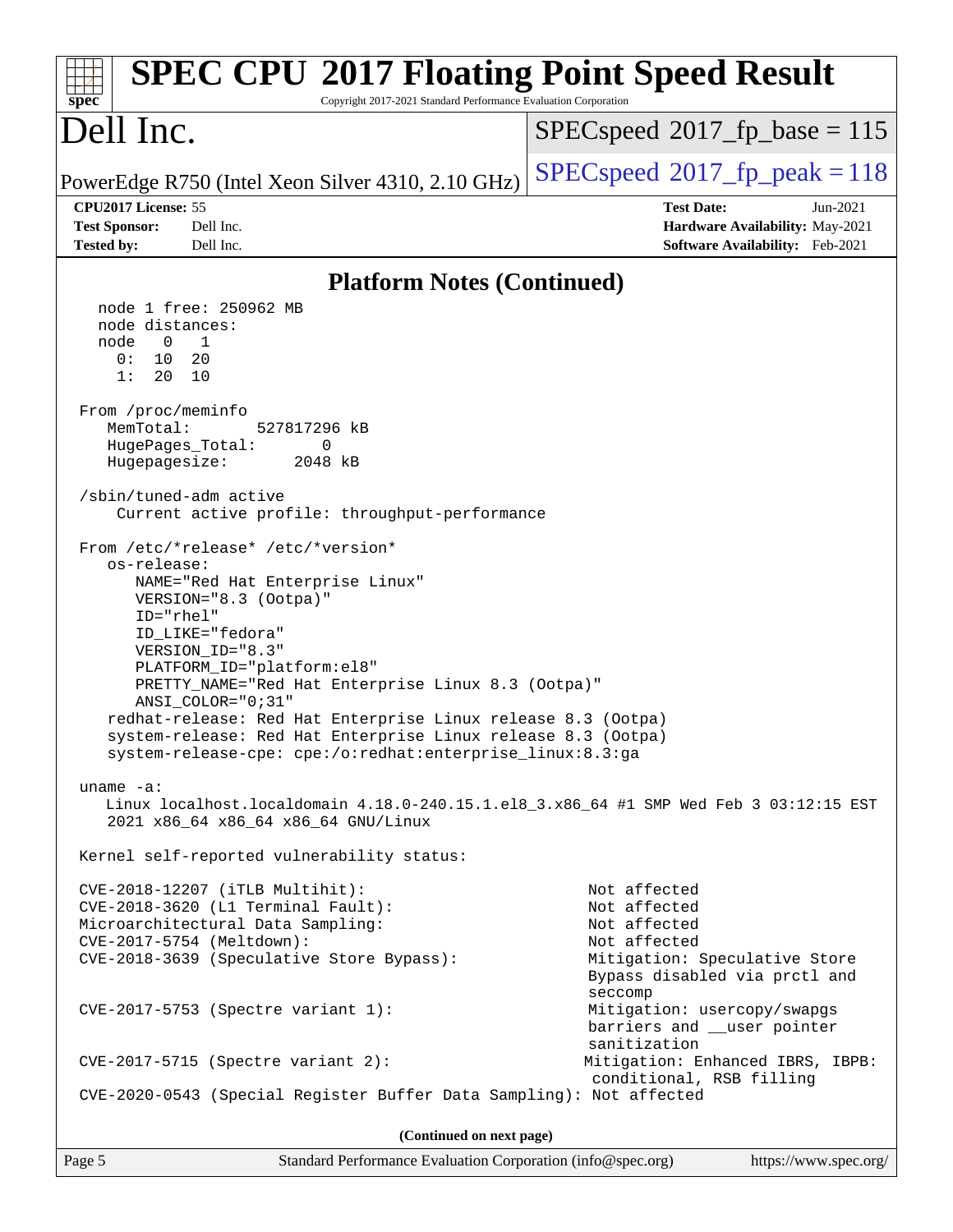| <b>SPEC CPU®2017 Floating Point Speed Result</b><br>Copyright 2017-2021 Standard Performance Evaluation Corporation<br>$spec^*$                                                                                                                                                                                                                                                                                                                                                                                                                                                                                                                 |                                                                                                       |
|-------------------------------------------------------------------------------------------------------------------------------------------------------------------------------------------------------------------------------------------------------------------------------------------------------------------------------------------------------------------------------------------------------------------------------------------------------------------------------------------------------------------------------------------------------------------------------------------------------------------------------------------------|-------------------------------------------------------------------------------------------------------|
| Dell Inc.                                                                                                                                                                                                                                                                                                                                                                                                                                                                                                                                                                                                                                       | $SPEC speed^{\circ}2017\_fp\_base = 115$                                                              |
| PowerEdge R750 (Intel Xeon Silver 4310, 2.10 GHz)                                                                                                                                                                                                                                                                                                                                                                                                                                                                                                                                                                                               | $SPEC speed^{\circ}2017$ fp peak = 118                                                                |
| CPU2017 License: 55<br><b>Test Sponsor:</b><br>Dell Inc.<br><b>Tested by:</b><br>Dell Inc.                                                                                                                                                                                                                                                                                                                                                                                                                                                                                                                                                      | <b>Test Date:</b><br>$Jun-2021$<br>Hardware Availability: May-2021<br>Software Availability: Feb-2021 |
| <b>Platform Notes (Continued)</b>                                                                                                                                                                                                                                                                                                                                                                                                                                                                                                                                                                                                               |                                                                                                       |
| CVE-2019-11135 (TSX Asynchronous Abort):                                                                                                                                                                                                                                                                                                                                                                                                                                                                                                                                                                                                        | Not affected                                                                                          |
| SPEC is set to: /mnt/ramdisk2/cpu2017-1.1.5-ic2021.1<br>Filesystem<br>Size Used Avail Use% Mounted on<br>Type<br>tmpfs 225G<br>13G 213G<br>tmpfs<br>From /sys/devices/virtual/dmi/id<br>Vendor:<br>Dell Inc.<br>Product:<br>PowerEdge R750<br>Product Family: PowerEdge<br>Serial:<br>1234567<br>Additional information from dmidecode follows. WARNING: Use caution when you interpret<br>this section. The 'dmidecode' program reads system data which is "intended to allow<br>hardware to be accurately determined", but the intent may not be met, as there are<br>frequent changes to hardware, firmware, and the "DMTF SMBIOS" standard. | 6% /mnt/ramdisk2                                                                                      |
| Memory:<br>12x 002C069D002C 18ASF4G72PDZ-3G2E1 32 GB 2 rank 3200, configured at 2666<br>4x 00AD063200AD HMAA4GR7AJR8N-XN 32 GB 2 rank 3200, configured at 2666<br>16x Not Specified Not Specified<br>BIOS:<br>BIOS Vendor:<br>Dell Inc.<br>1.2.1<br>BIOS Version:<br>BIOS Date:<br>05/06/2021<br>BIOS Revision:<br>1.2                                                                                                                                                                                                                                                                                                                          |                                                                                                       |
| (End of data from sysinfo program)                                                                                                                                                                                                                                                                                                                                                                                                                                                                                                                                                                                                              |                                                                                                       |
| <b>Compiler Version Notes</b>                                                                                                                                                                                                                                                                                                                                                                                                                                                                                                                                                                                                                   |                                                                                                       |
| 619.1bm_s(base, peak) 638.imagick_s(base, peak)<br>C<br>$644.nab_s(base)$                                                                                                                                                                                                                                                                                                                                                                                                                                                                                                                                                                       |                                                                                                       |
| Intel(R) C Intel(R) 64 Compiler Classic for applications running on Intel(R)<br>64, Version 2021.1 Build 20201112_000000<br>Copyright (C) 1985-2020 Intel Corporation. All rights reserved.                                                                                                                                                                                                                                                                                                                                                                                                                                                     |                                                                                                       |
| $644.nab_s(peak)$<br>С                                                                                                                                                                                                                                                                                                                                                                                                                                                                                                                                                                                                                          |                                                                                                       |
| Intel(R) oneAPI DPC++/C++ Compiler for applications running on Intel(R) $64$ ,<br>Version 2021.1 Build 20201113                                                                                                                                                                                                                                                                                                                                                                                                                                                                                                                                 |                                                                                                       |
| (Continued on next page)                                                                                                                                                                                                                                                                                                                                                                                                                                                                                                                                                                                                                        |                                                                                                       |
| Page 6<br>Standard Performance Evaluation Corporation (info@spec.org)                                                                                                                                                                                                                                                                                                                                                                                                                                                                                                                                                                           | https://www.spec.org/                                                                                 |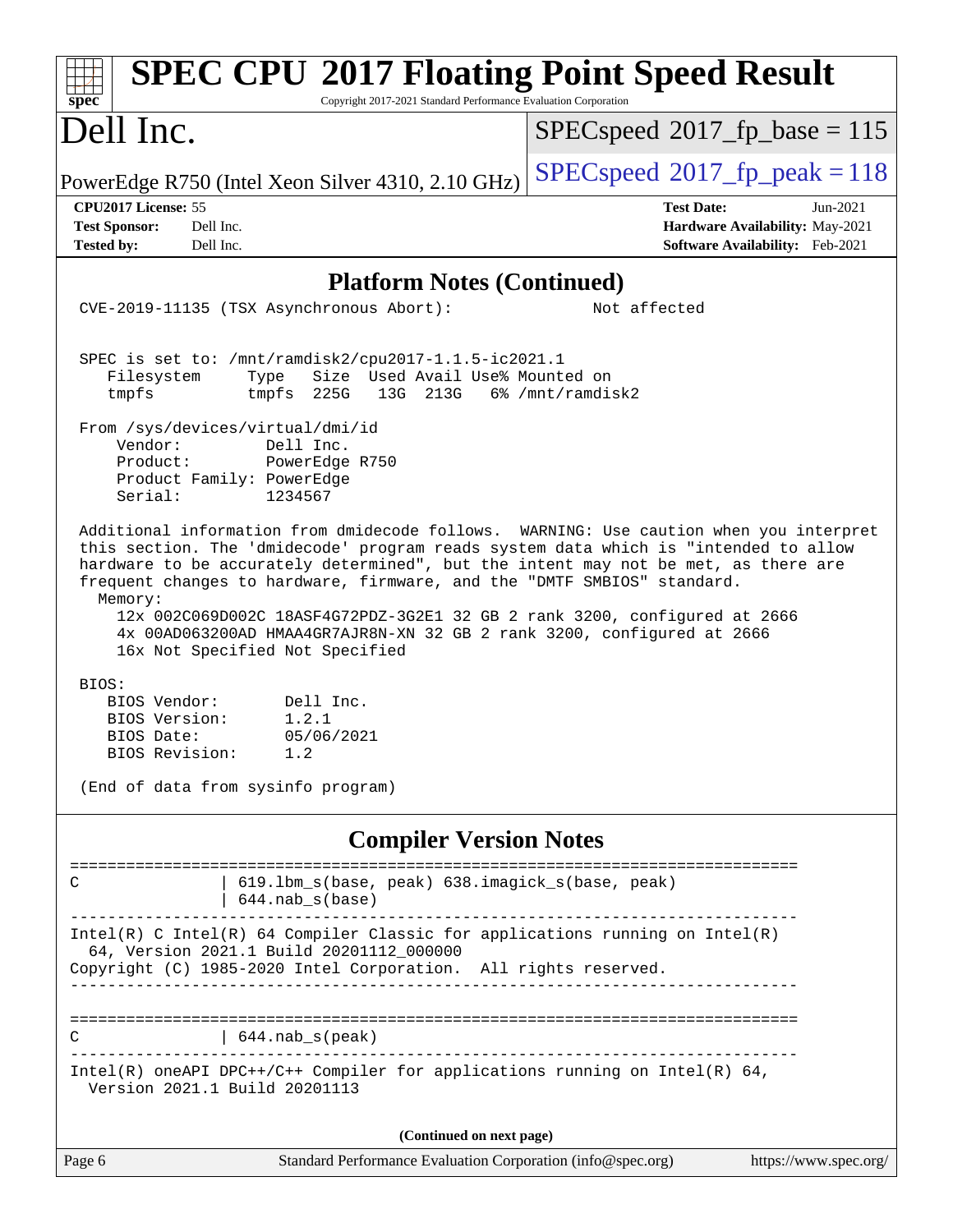| spec <sup>®</sup>                                                                          | Copyright 2017-2021 Standard Performance Evaluation Corporation                                                                                                                                                                                                                                                                                                                                                                                                                                                                                                                                                          | <b>SPEC CPU®2017 Floating Point Speed Result</b>                                                      |
|--------------------------------------------------------------------------------------------|--------------------------------------------------------------------------------------------------------------------------------------------------------------------------------------------------------------------------------------------------------------------------------------------------------------------------------------------------------------------------------------------------------------------------------------------------------------------------------------------------------------------------------------------------------------------------------------------------------------------------|-------------------------------------------------------------------------------------------------------|
| Dell Inc.                                                                                  |                                                                                                                                                                                                                                                                                                                                                                                                                                                                                                                                                                                                                          | $SPEC speed^{\circ}2017\_fp\_base = 115$                                                              |
|                                                                                            | PowerEdge R750 (Intel Xeon Silver 4310, 2.10 GHz)                                                                                                                                                                                                                                                                                                                                                                                                                                                                                                                                                                        | $SPEC speed^{\circ}2017$ _fp_peak = 118                                                               |
| CPU2017 License: 55<br><b>Test Sponsor:</b><br>Dell Inc.<br>Dell Inc.<br><b>Tested by:</b> |                                                                                                                                                                                                                                                                                                                                                                                                                                                                                                                                                                                                                          | <b>Test Date:</b><br>$Jun-2021$<br>Hardware Availability: May-2021<br>Software Availability: Feb-2021 |
|                                                                                            | <b>Compiler Version Notes (Continued)</b>                                                                                                                                                                                                                                                                                                                                                                                                                                                                                                                                                                                |                                                                                                       |
|                                                                                            | Copyright (C) 1985-2020 Intel Corporation. All rights reserved.                                                                                                                                                                                                                                                                                                                                                                                                                                                                                                                                                          |                                                                                                       |
| C                                                                                          | 619.1bm_s(base, peak) 638.imagick_s(base, peak)<br>$644.nab_s(base)$                                                                                                                                                                                                                                                                                                                                                                                                                                                                                                                                                     |                                                                                                       |
|                                                                                            | Intel(R) C Intel(R) 64 Compiler Classic for applications running on $Intel(R)$<br>64, Version 2021.1 Build 20201112_000000<br>Copyright (C) 1985-2020 Intel Corporation. All rights reserved.                                                                                                                                                                                                                                                                                                                                                                                                                            |                                                                                                       |
| C                                                                                          | $\vert$ 644. nab_s(peak)                                                                                                                                                                                                                                                                                                                                                                                                                                                                                                                                                                                                 |                                                                                                       |
|                                                                                            | Intel(R) oneAPI DPC++/C++ Compiler for applications running on Intel(R) $64$ ,<br>Version 2021.1 Build 20201113<br>Copyright (C) 1985-2020 Intel Corporation. All rights reserved.                                                                                                                                                                                                                                                                                                                                                                                                                                       | _____________________________                                                                         |
|                                                                                            | C++, C, Fortran   607.cactuBSSN_s(base, peak)                                                                                                                                                                                                                                                                                                                                                                                                                                                                                                                                                                            |                                                                                                       |
|                                                                                            | Intel(R) C++ Intel(R) 64 Compiler Classic for applications running on<br>Intel(R) 64, Version 2021.1 Build 20201112_000000<br>Copyright (C) 1985-2020 Intel Corporation. All rights reserved.<br>Intel(R) C Intel(R) 64 Compiler Classic for applications running on Intel(R)<br>64, Version 2021.1 Build 20201112_000000<br>Copyright (C) 1985-2020 Intel Corporation. All rights reserved.<br>Intel(R) Fortran Intel(R) 64 Compiler Classic for applications running on<br>Intel(R) 64, Version 2021.1 Build 20201112_000000<br>Copyright (C) 1985-2020 Intel Corporation. All rights reserved.<br>___________________ |                                                                                                       |
| Fortran                                                                                    | 603.bwaves_s(base, peak) 649.fotonik3d_s(base, peak)<br>654.roms_s(base, peak)                                                                                                                                                                                                                                                                                                                                                                                                                                                                                                                                           |                                                                                                       |
|                                                                                            | Intel(R) Fortran Intel(R) 64 Compiler Classic for applications running on<br>Intel(R) 64, Version 2021.1 Build 20201112_000000<br>Copyright (C) 1985-2020 Intel Corporation. All rights reserved.                                                                                                                                                                                                                                                                                                                                                                                                                        |                                                                                                       |
|                                                                                            | Fortran, C   621.wrf_s(base, peak) 627.cam4_s(base, peak)<br>$  628.pop2_s(base, peak)$                                                                                                                                                                                                                                                                                                                                                                                                                                                                                                                                  | -------------------------------------                                                                 |
|                                                                                            | (Continued on next page)                                                                                                                                                                                                                                                                                                                                                                                                                                                                                                                                                                                                 |                                                                                                       |
| Page 7                                                                                     | Standard Performance Evaluation Corporation (info@spec.org)                                                                                                                                                                                                                                                                                                                                                                                                                                                                                                                                                              | https://www.spec.org/                                                                                 |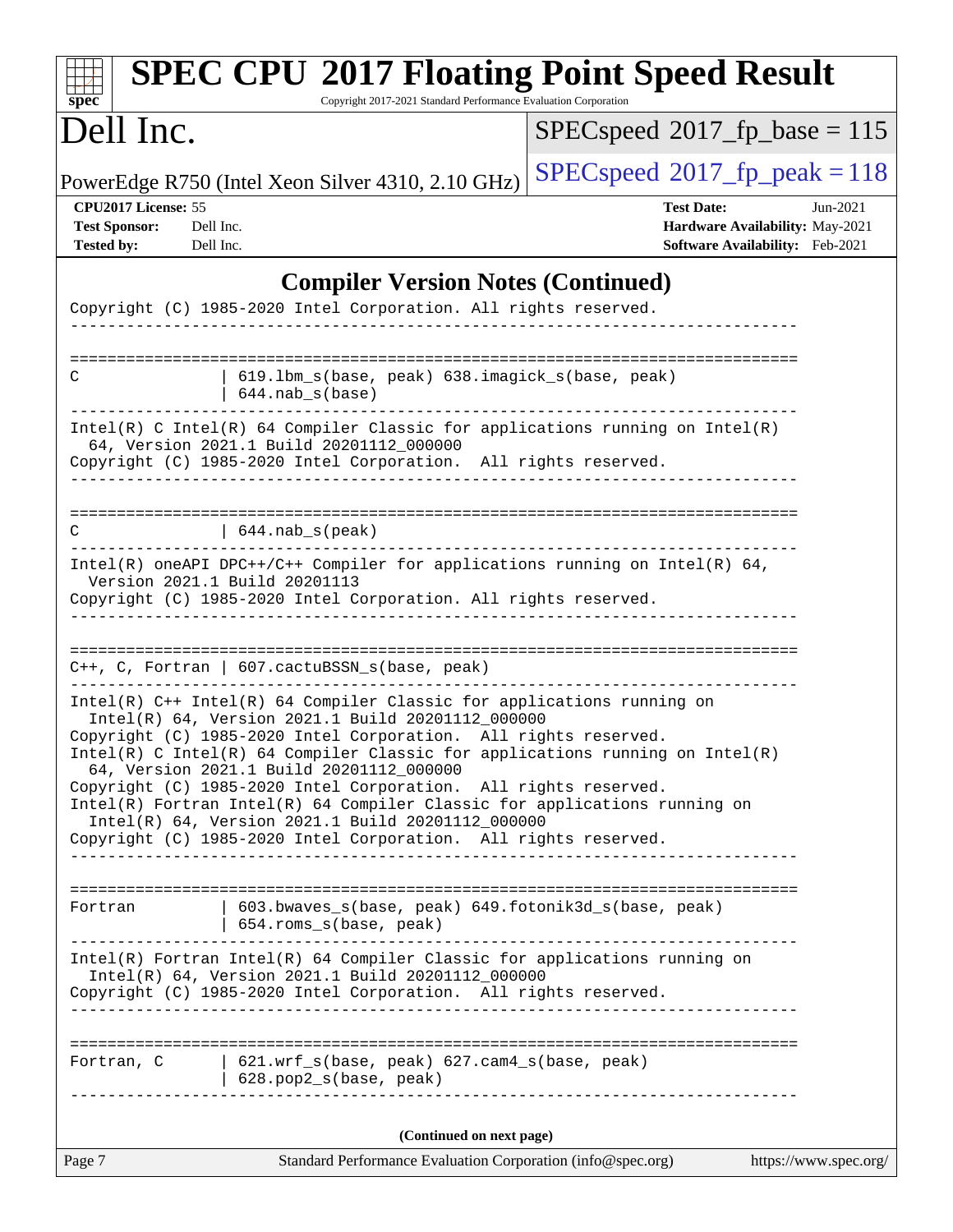# **[spec](http://www.spec.org/)**

# **[SPEC CPU](http://www.spec.org/auto/cpu2017/Docs/result-fields.html#SPECCPU2017FloatingPointSpeedResult)[2017 Floating Point Speed Result](http://www.spec.org/auto/cpu2017/Docs/result-fields.html#SPECCPU2017FloatingPointSpeedResult)**

Copyright 2017-2021 Standard Performance Evaluation Corporation

## Dell Inc.

[SPECspeed](http://www.spec.org/auto/cpu2017/Docs/result-fields.html#SPECspeed2017fpbase)<sup>®</sup>2017 fp base = 115

PowerEdge R750 (Intel Xeon Silver 4310, 2.10 GHz)  $\left|$  [SPECspeed](http://www.spec.org/auto/cpu2017/Docs/result-fields.html#SPECspeed2017fppeak)®[2017\\_fp\\_peak = 1](http://www.spec.org/auto/cpu2017/Docs/result-fields.html#SPECspeed2017fppeak)18

**[CPU2017 License:](http://www.spec.org/auto/cpu2017/Docs/result-fields.html#CPU2017License)** 55 **[Test Date:](http://www.spec.org/auto/cpu2017/Docs/result-fields.html#TestDate)** Jun-2021 **[Test Sponsor:](http://www.spec.org/auto/cpu2017/Docs/result-fields.html#TestSponsor)** Dell Inc. **[Hardware Availability:](http://www.spec.org/auto/cpu2017/Docs/result-fields.html#HardwareAvailability)** May-2021 **[Tested by:](http://www.spec.org/auto/cpu2017/Docs/result-fields.html#Testedby)** Dell Inc. **[Software Availability:](http://www.spec.org/auto/cpu2017/Docs/result-fields.html#SoftwareAvailability)** Feb-2021

### **[Compiler Version Notes \(Continued\)](http://www.spec.org/auto/cpu2017/Docs/result-fields.html#CompilerVersionNotes)**

Intel(R) Fortran Intel(R) 64 Compiler Classic for applications running on Intel(R) 64, Version 2021.1 Build 20201112\_000000 Copyright (C) 1985-2020 Intel Corporation. All rights reserved. Intel(R) C Intel(R) 64 Compiler Classic for applications running on Intel(R) 64, Version 2021.1 Build 20201112\_000000 Copyright (C) 1985-2020 Intel Corporation. All rights reserved. ------------------------------------------------------------------------------

## **[Base Compiler Invocation](http://www.spec.org/auto/cpu2017/Docs/result-fields.html#BaseCompilerInvocation)**

[C benchmarks](http://www.spec.org/auto/cpu2017/Docs/result-fields.html#Cbenchmarks):

[icc](http://www.spec.org/cpu2017/results/res2021q3/cpu2017-20210705-27836.flags.html#user_CCbase_intel_icc_66fc1ee009f7361af1fbd72ca7dcefbb700085f36577c54f309893dd4ec40d12360134090235512931783d35fd58c0460139e722d5067c5574d8eaf2b3e37e92)

[Fortran benchmarks](http://www.spec.org/auto/cpu2017/Docs/result-fields.html#Fortranbenchmarks): [ifort](http://www.spec.org/cpu2017/results/res2021q3/cpu2017-20210705-27836.flags.html#user_FCbase_intel_ifort_8111460550e3ca792625aed983ce982f94888b8b503583aa7ba2b8303487b4d8a21a13e7191a45c5fd58ff318f48f9492884d4413fa793fd88dd292cad7027ca)

[Benchmarks using both Fortran and C](http://www.spec.org/auto/cpu2017/Docs/result-fields.html#BenchmarksusingbothFortranandC): [ifort](http://www.spec.org/cpu2017/results/res2021q3/cpu2017-20210705-27836.flags.html#user_CC_FCbase_intel_ifort_8111460550e3ca792625aed983ce982f94888b8b503583aa7ba2b8303487b4d8a21a13e7191a45c5fd58ff318f48f9492884d4413fa793fd88dd292cad7027ca) [icc](http://www.spec.org/cpu2017/results/res2021q3/cpu2017-20210705-27836.flags.html#user_CC_FCbase_intel_icc_66fc1ee009f7361af1fbd72ca7dcefbb700085f36577c54f309893dd4ec40d12360134090235512931783d35fd58c0460139e722d5067c5574d8eaf2b3e37e92)

[Benchmarks using Fortran, C, and C++:](http://www.spec.org/auto/cpu2017/Docs/result-fields.html#BenchmarksusingFortranCandCXX) [icpc](http://www.spec.org/cpu2017/results/res2021q3/cpu2017-20210705-27836.flags.html#user_CC_CXX_FCbase_intel_icpc_c510b6838c7f56d33e37e94d029a35b4a7bccf4766a728ee175e80a419847e808290a9b78be685c44ab727ea267ec2f070ec5dc83b407c0218cded6866a35d07) [icc](http://www.spec.org/cpu2017/results/res2021q3/cpu2017-20210705-27836.flags.html#user_CC_CXX_FCbase_intel_icc_66fc1ee009f7361af1fbd72ca7dcefbb700085f36577c54f309893dd4ec40d12360134090235512931783d35fd58c0460139e722d5067c5574d8eaf2b3e37e92) [ifort](http://www.spec.org/cpu2017/results/res2021q3/cpu2017-20210705-27836.flags.html#user_CC_CXX_FCbase_intel_ifort_8111460550e3ca792625aed983ce982f94888b8b503583aa7ba2b8303487b4d8a21a13e7191a45c5fd58ff318f48f9492884d4413fa793fd88dd292cad7027ca)

## **[Base Portability Flags](http://www.spec.org/auto/cpu2017/Docs/result-fields.html#BasePortabilityFlags)**

 603.bwaves\_s: [-DSPEC\\_LP64](http://www.spec.org/cpu2017/results/res2021q3/cpu2017-20210705-27836.flags.html#suite_basePORTABILITY603_bwaves_s_DSPEC_LP64) 607.cactuBSSN\_s: [-DSPEC\\_LP64](http://www.spec.org/cpu2017/results/res2021q3/cpu2017-20210705-27836.flags.html#suite_basePORTABILITY607_cactuBSSN_s_DSPEC_LP64) 619.lbm\_s: [-DSPEC\\_LP64](http://www.spec.org/cpu2017/results/res2021q3/cpu2017-20210705-27836.flags.html#suite_basePORTABILITY619_lbm_s_DSPEC_LP64) 621.wrf\_s: [-DSPEC\\_LP64](http://www.spec.org/cpu2017/results/res2021q3/cpu2017-20210705-27836.flags.html#suite_basePORTABILITY621_wrf_s_DSPEC_LP64) [-DSPEC\\_CASE\\_FLAG](http://www.spec.org/cpu2017/results/res2021q3/cpu2017-20210705-27836.flags.html#b621.wrf_s_baseCPORTABILITY_DSPEC_CASE_FLAG) [-convert big\\_endian](http://www.spec.org/cpu2017/results/res2021q3/cpu2017-20210705-27836.flags.html#user_baseFPORTABILITY621_wrf_s_convert_big_endian_c3194028bc08c63ac5d04de18c48ce6d347e4e562e8892b8bdbdc0214820426deb8554edfa529a3fb25a586e65a3d812c835984020483e7e73212c4d31a38223) 627.cam4\_s: [-DSPEC\\_LP64](http://www.spec.org/cpu2017/results/res2021q3/cpu2017-20210705-27836.flags.html#suite_basePORTABILITY627_cam4_s_DSPEC_LP64) [-DSPEC\\_CASE\\_FLAG](http://www.spec.org/cpu2017/results/res2021q3/cpu2017-20210705-27836.flags.html#b627.cam4_s_baseCPORTABILITY_DSPEC_CASE_FLAG) 628.pop2\_s: [-DSPEC\\_LP64](http://www.spec.org/cpu2017/results/res2021q3/cpu2017-20210705-27836.flags.html#suite_basePORTABILITY628_pop2_s_DSPEC_LP64) [-DSPEC\\_CASE\\_FLAG](http://www.spec.org/cpu2017/results/res2021q3/cpu2017-20210705-27836.flags.html#b628.pop2_s_baseCPORTABILITY_DSPEC_CASE_FLAG) [-convert big\\_endian](http://www.spec.org/cpu2017/results/res2021q3/cpu2017-20210705-27836.flags.html#user_baseFPORTABILITY628_pop2_s_convert_big_endian_c3194028bc08c63ac5d04de18c48ce6d347e4e562e8892b8bdbdc0214820426deb8554edfa529a3fb25a586e65a3d812c835984020483e7e73212c4d31a38223) [-assume byterecl](http://www.spec.org/cpu2017/results/res2021q3/cpu2017-20210705-27836.flags.html#user_baseFPORTABILITY628_pop2_s_assume_byterecl_7e47d18b9513cf18525430bbf0f2177aa9bf368bc7a059c09b2c06a34b53bd3447c950d3f8d6c70e3faf3a05c8557d66a5798b567902e8849adc142926523472) 638.imagick\_s: [-DSPEC\\_LP64](http://www.spec.org/cpu2017/results/res2021q3/cpu2017-20210705-27836.flags.html#suite_basePORTABILITY638_imagick_s_DSPEC_LP64) 644.nab\_s: [-DSPEC\\_LP64](http://www.spec.org/cpu2017/results/res2021q3/cpu2017-20210705-27836.flags.html#suite_basePORTABILITY644_nab_s_DSPEC_LP64) 649.fotonik3d\_s: [-DSPEC\\_LP64](http://www.spec.org/cpu2017/results/res2021q3/cpu2017-20210705-27836.flags.html#suite_basePORTABILITY649_fotonik3d_s_DSPEC_LP64) 654.roms\_s: [-DSPEC\\_LP64](http://www.spec.org/cpu2017/results/res2021q3/cpu2017-20210705-27836.flags.html#suite_basePORTABILITY654_roms_s_DSPEC_LP64)

## **[Base Optimization Flags](http://www.spec.org/auto/cpu2017/Docs/result-fields.html#BaseOptimizationFlags)**

[C benchmarks](http://www.spec.org/auto/cpu2017/Docs/result-fields.html#Cbenchmarks):

[-m64](http://www.spec.org/cpu2017/results/res2021q3/cpu2017-20210705-27836.flags.html#user_CCbase_m64-icc) [-std=c11](http://www.spec.org/cpu2017/results/res2021q3/cpu2017-20210705-27836.flags.html#user_CCbase_std-icc-std_0e1c27790398a4642dfca32ffe6c27b5796f9c2d2676156f2e42c9c44eaad0c049b1cdb667a270c34d979996257aeb8fc440bfb01818dbc9357bd9d174cb8524) [-xCORE-AVX512](http://www.spec.org/cpu2017/results/res2021q3/cpu2017-20210705-27836.flags.html#user_CCbase_f-xCORE-AVX512) [-ipo](http://www.spec.org/cpu2017/results/res2021q3/cpu2017-20210705-27836.flags.html#user_CCbase_f-ipo) [-O3](http://www.spec.org/cpu2017/results/res2021q3/cpu2017-20210705-27836.flags.html#user_CCbase_f-O3) [-no-prec-div](http://www.spec.org/cpu2017/results/res2021q3/cpu2017-20210705-27836.flags.html#user_CCbase_f-no-prec-div) [-qopt-prefetch](http://www.spec.org/cpu2017/results/res2021q3/cpu2017-20210705-27836.flags.html#user_CCbase_f-qopt-prefetch) [-ffinite-math-only](http://www.spec.org/cpu2017/results/res2021q3/cpu2017-20210705-27836.flags.html#user_CCbase_f_finite_math_only_cb91587bd2077682c4b38af759c288ed7c732db004271a9512da14a4f8007909a5f1427ecbf1a0fb78ff2a814402c6114ac565ca162485bbcae155b5e4258871) [-qopt-mem-layout-trans=4](http://www.spec.org/cpu2017/results/res2021q3/cpu2017-20210705-27836.flags.html#user_CCbase_f-qopt-mem-layout-trans_fa39e755916c150a61361b7846f310bcdf6f04e385ef281cadf3647acec3f0ae266d1a1d22d972a7087a248fd4e6ca390a3634700869573d231a252c784941a8) [-qopenmp](http://www.spec.org/cpu2017/results/res2021q3/cpu2017-20210705-27836.flags.html#user_CCbase_qopenmp_16be0c44f24f464004c6784a7acb94aca937f053568ce72f94b139a11c7c168634a55f6653758ddd83bcf7b8463e8028bb0b48b77bcddc6b78d5d95bb1df2967) [-DSPEC\\_OPENMP](http://www.spec.org/cpu2017/results/res2021q3/cpu2017-20210705-27836.flags.html#suite_CCbase_DSPEC_OPENMP)

**(Continued on next page)**

Page 8 Standard Performance Evaluation Corporation [\(info@spec.org\)](mailto:info@spec.org) <https://www.spec.org/>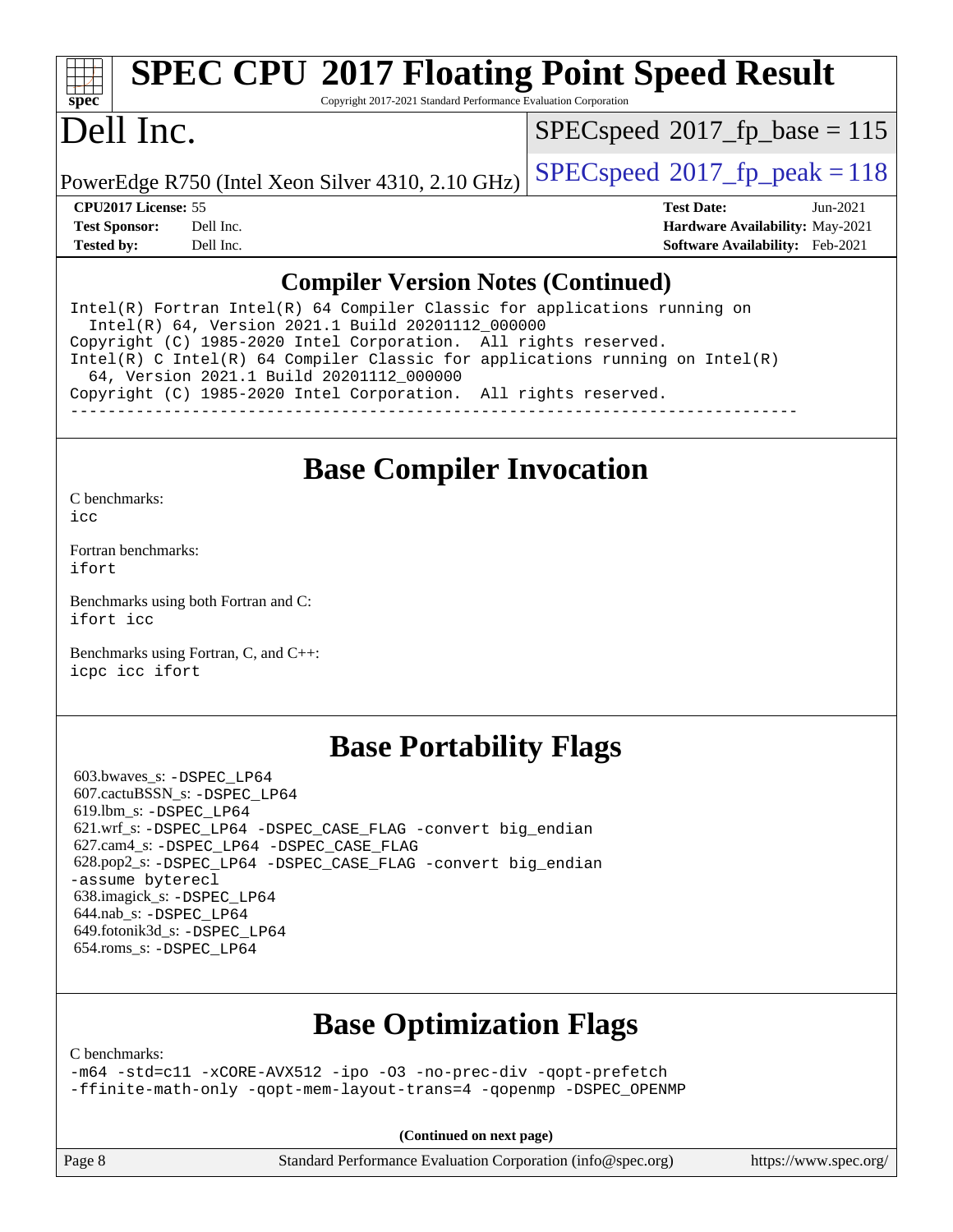

# **[SPEC CPU](http://www.spec.org/auto/cpu2017/Docs/result-fields.html#SPECCPU2017FloatingPointSpeedResult)[2017 Floating Point Speed Result](http://www.spec.org/auto/cpu2017/Docs/result-fields.html#SPECCPU2017FloatingPointSpeedResult)**

Copyright 2017-2021 Standard Performance Evaluation Corporation

## Dell Inc.

[SPECspeed](http://www.spec.org/auto/cpu2017/Docs/result-fields.html#SPECspeed2017fpbase)<sup>®</sup>2017 fp base = 115

PowerEdge R750 (Intel Xeon Silver 4310, 2.10 GHz)  $\left|$  [SPECspeed](http://www.spec.org/auto/cpu2017/Docs/result-fields.html#SPECspeed2017fppeak)®[2017\\_fp\\_peak = 1](http://www.spec.org/auto/cpu2017/Docs/result-fields.html#SPECspeed2017fppeak)18

**[CPU2017 License:](http://www.spec.org/auto/cpu2017/Docs/result-fields.html#CPU2017License)** 55 **[Test Date:](http://www.spec.org/auto/cpu2017/Docs/result-fields.html#TestDate)** Jun-2021 **[Test Sponsor:](http://www.spec.org/auto/cpu2017/Docs/result-fields.html#TestSponsor)** Dell Inc. **[Hardware Availability:](http://www.spec.org/auto/cpu2017/Docs/result-fields.html#HardwareAvailability)** May-2021 **[Tested by:](http://www.spec.org/auto/cpu2017/Docs/result-fields.html#Testedby)** Dell Inc. **[Software Availability:](http://www.spec.org/auto/cpu2017/Docs/result-fields.html#SoftwareAvailability)** Feb-2021

## **[Base Optimization Flags \(Continued\)](http://www.spec.org/auto/cpu2017/Docs/result-fields.html#BaseOptimizationFlags)**

[C benchmarks](http://www.spec.org/auto/cpu2017/Docs/result-fields.html#Cbenchmarks) (continued):

[-mbranches-within-32B-boundaries](http://www.spec.org/cpu2017/results/res2021q3/cpu2017-20210705-27836.flags.html#user_CCbase_f-mbranches-within-32B-boundaries)

[Fortran benchmarks](http://www.spec.org/auto/cpu2017/Docs/result-fields.html#Fortranbenchmarks):

```
-m64 -Wl,-z,muldefs -DSPEC_OPENMP -xCORE-AVX512 -ipo -O3
-no-prec-div -qopt-prefetch -ffinite-math-only
-qopt-mem-layout-trans=4 -qopenmp -nostandard-realloc-lhs
-mbranches-within-32B-boundaries -L/usr/local/jemalloc64-5.0.1/lib
-ljemalloc
```
[Benchmarks using both Fortran and C](http://www.spec.org/auto/cpu2017/Docs/result-fields.html#BenchmarksusingbothFortranandC):

```
-m64 -std=c11 -Wl,-z,muldefs -xCORE-AVX512 -ipo -O3 -no-prec-div
-qopt-prefetch -ffinite-math-only -qopt-mem-layout-trans=4 -qopenmp
-DSPEC_OPENMP -mbranches-within-32B-boundaries -nostandard-realloc-lhs
-L/usr/local/jemalloc64-5.0.1/lib -ljemalloc
```
#### [Benchmarks using Fortran, C, and C++:](http://www.spec.org/auto/cpu2017/Docs/result-fields.html#BenchmarksusingFortranCandCXX)

[-m64](http://www.spec.org/cpu2017/results/res2021q3/cpu2017-20210705-27836.flags.html#user_CC_CXX_FCbase_m64-icc) [-std=c11](http://www.spec.org/cpu2017/results/res2021q3/cpu2017-20210705-27836.flags.html#user_CC_CXX_FCbase_std-icc-std_0e1c27790398a4642dfca32ffe6c27b5796f9c2d2676156f2e42c9c44eaad0c049b1cdb667a270c34d979996257aeb8fc440bfb01818dbc9357bd9d174cb8524) [-Wl,-z,muldefs](http://www.spec.org/cpu2017/results/res2021q3/cpu2017-20210705-27836.flags.html#user_CC_CXX_FCbase_link_force_multiple1_b4cbdb97b34bdee9ceefcfe54f4c8ea74255f0b02a4b23e853cdb0e18eb4525ac79b5a88067c842dd0ee6996c24547a27a4b99331201badda8798ef8a743f577) [-xCORE-AVX512](http://www.spec.org/cpu2017/results/res2021q3/cpu2017-20210705-27836.flags.html#user_CC_CXX_FCbase_f-xCORE-AVX512) [-ipo](http://www.spec.org/cpu2017/results/res2021q3/cpu2017-20210705-27836.flags.html#user_CC_CXX_FCbase_f-ipo) [-O3](http://www.spec.org/cpu2017/results/res2021q3/cpu2017-20210705-27836.flags.html#user_CC_CXX_FCbase_f-O3) [-no-prec-div](http://www.spec.org/cpu2017/results/res2021q3/cpu2017-20210705-27836.flags.html#user_CC_CXX_FCbase_f-no-prec-div) [-qopt-prefetch](http://www.spec.org/cpu2017/results/res2021q3/cpu2017-20210705-27836.flags.html#user_CC_CXX_FCbase_f-qopt-prefetch) [-ffinite-math-only](http://www.spec.org/cpu2017/results/res2021q3/cpu2017-20210705-27836.flags.html#user_CC_CXX_FCbase_f_finite_math_only_cb91587bd2077682c4b38af759c288ed7c732db004271a9512da14a4f8007909a5f1427ecbf1a0fb78ff2a814402c6114ac565ca162485bbcae155b5e4258871) [-qopt-mem-layout-trans=4](http://www.spec.org/cpu2017/results/res2021q3/cpu2017-20210705-27836.flags.html#user_CC_CXX_FCbase_f-qopt-mem-layout-trans_fa39e755916c150a61361b7846f310bcdf6f04e385ef281cadf3647acec3f0ae266d1a1d22d972a7087a248fd4e6ca390a3634700869573d231a252c784941a8) [-qopenmp](http://www.spec.org/cpu2017/results/res2021q3/cpu2017-20210705-27836.flags.html#user_CC_CXX_FCbase_qopenmp_16be0c44f24f464004c6784a7acb94aca937f053568ce72f94b139a11c7c168634a55f6653758ddd83bcf7b8463e8028bb0b48b77bcddc6b78d5d95bb1df2967) [-DSPEC\\_OPENMP](http://www.spec.org/cpu2017/results/res2021q3/cpu2017-20210705-27836.flags.html#suite_CC_CXX_FCbase_DSPEC_OPENMP) [-mbranches-within-32B-boundaries](http://www.spec.org/cpu2017/results/res2021q3/cpu2017-20210705-27836.flags.html#user_CC_CXX_FCbase_f-mbranches-within-32B-boundaries) [-nostandard-realloc-lhs](http://www.spec.org/cpu2017/results/res2021q3/cpu2017-20210705-27836.flags.html#user_CC_CXX_FCbase_f_2003_std_realloc_82b4557e90729c0f113870c07e44d33d6f5a304b4f63d4c15d2d0f1fab99f5daaed73bdb9275d9ae411527f28b936061aa8b9c8f2d63842963b95c9dd6426b8a) [-L/usr/local/jemalloc64-5.0.1/lib](http://www.spec.org/cpu2017/results/res2021q3/cpu2017-20210705-27836.flags.html#user_CC_CXX_FCbase_jemalloc_link_path64_1_cc289568b1a6c0fd3b62c91b824c27fcb5af5e8098e6ad028160d21144ef1b8aef3170d2acf0bee98a8da324cfe4f67d0a3d0c4cc4673d993d694dc2a0df248b) [-ljemalloc](http://www.spec.org/cpu2017/results/res2021q3/cpu2017-20210705-27836.flags.html#user_CC_CXX_FCbase_jemalloc_link_lib_d1249b907c500fa1c0672f44f562e3d0f79738ae9e3c4a9c376d49f265a04b9c99b167ecedbf6711b3085be911c67ff61f150a17b3472be731631ba4d0471706)

## **[Peak Compiler Invocation](http://www.spec.org/auto/cpu2017/Docs/result-fields.html#PeakCompilerInvocation)**

[C benchmarks \(except as noted below\)](http://www.spec.org/auto/cpu2017/Docs/result-fields.html#Cbenchmarksexceptasnotedbelow): [icc](http://www.spec.org/cpu2017/results/res2021q3/cpu2017-20210705-27836.flags.html#user_CCpeak_intel_icc_66fc1ee009f7361af1fbd72ca7dcefbb700085f36577c54f309893dd4ec40d12360134090235512931783d35fd58c0460139e722d5067c5574d8eaf2b3e37e92)

644.nab\_s: [icx](http://www.spec.org/cpu2017/results/res2021q3/cpu2017-20210705-27836.flags.html#user_peakCCLD644_nab_s_intel_icx_fe2d28d19ae2a5db7c42fe0f2a2aed77cb715edd4aeb23434404a8be6683fe239869bb6ca8154ca98265c2e3b9226a719a0efe2953a4a7018c379b7010ccf087)

[Fortran benchmarks](http://www.spec.org/auto/cpu2017/Docs/result-fields.html#Fortranbenchmarks): [ifort](http://www.spec.org/cpu2017/results/res2021q3/cpu2017-20210705-27836.flags.html#user_FCpeak_intel_ifort_8111460550e3ca792625aed983ce982f94888b8b503583aa7ba2b8303487b4d8a21a13e7191a45c5fd58ff318f48f9492884d4413fa793fd88dd292cad7027ca)

[Benchmarks using both Fortran and C](http://www.spec.org/auto/cpu2017/Docs/result-fields.html#BenchmarksusingbothFortranandC): [ifort](http://www.spec.org/cpu2017/results/res2021q3/cpu2017-20210705-27836.flags.html#user_CC_FCpeak_intel_ifort_8111460550e3ca792625aed983ce982f94888b8b503583aa7ba2b8303487b4d8a21a13e7191a45c5fd58ff318f48f9492884d4413fa793fd88dd292cad7027ca) [icc](http://www.spec.org/cpu2017/results/res2021q3/cpu2017-20210705-27836.flags.html#user_CC_FCpeak_intel_icc_66fc1ee009f7361af1fbd72ca7dcefbb700085f36577c54f309893dd4ec40d12360134090235512931783d35fd58c0460139e722d5067c5574d8eaf2b3e37e92)

[Benchmarks using Fortran, C, and C++:](http://www.spec.org/auto/cpu2017/Docs/result-fields.html#BenchmarksusingFortranCandCXX) [icpc](http://www.spec.org/cpu2017/results/res2021q3/cpu2017-20210705-27836.flags.html#user_CC_CXX_FCpeak_intel_icpc_c510b6838c7f56d33e37e94d029a35b4a7bccf4766a728ee175e80a419847e808290a9b78be685c44ab727ea267ec2f070ec5dc83b407c0218cded6866a35d07) [icc](http://www.spec.org/cpu2017/results/res2021q3/cpu2017-20210705-27836.flags.html#user_CC_CXX_FCpeak_intel_icc_66fc1ee009f7361af1fbd72ca7dcefbb700085f36577c54f309893dd4ec40d12360134090235512931783d35fd58c0460139e722d5067c5574d8eaf2b3e37e92) [ifort](http://www.spec.org/cpu2017/results/res2021q3/cpu2017-20210705-27836.flags.html#user_CC_CXX_FCpeak_intel_ifort_8111460550e3ca792625aed983ce982f94888b8b503583aa7ba2b8303487b4d8a21a13e7191a45c5fd58ff318f48f9492884d4413fa793fd88dd292cad7027ca)

## **[Peak Portability Flags](http://www.spec.org/auto/cpu2017/Docs/result-fields.html#PeakPortabilityFlags)**

Same as Base Portability Flags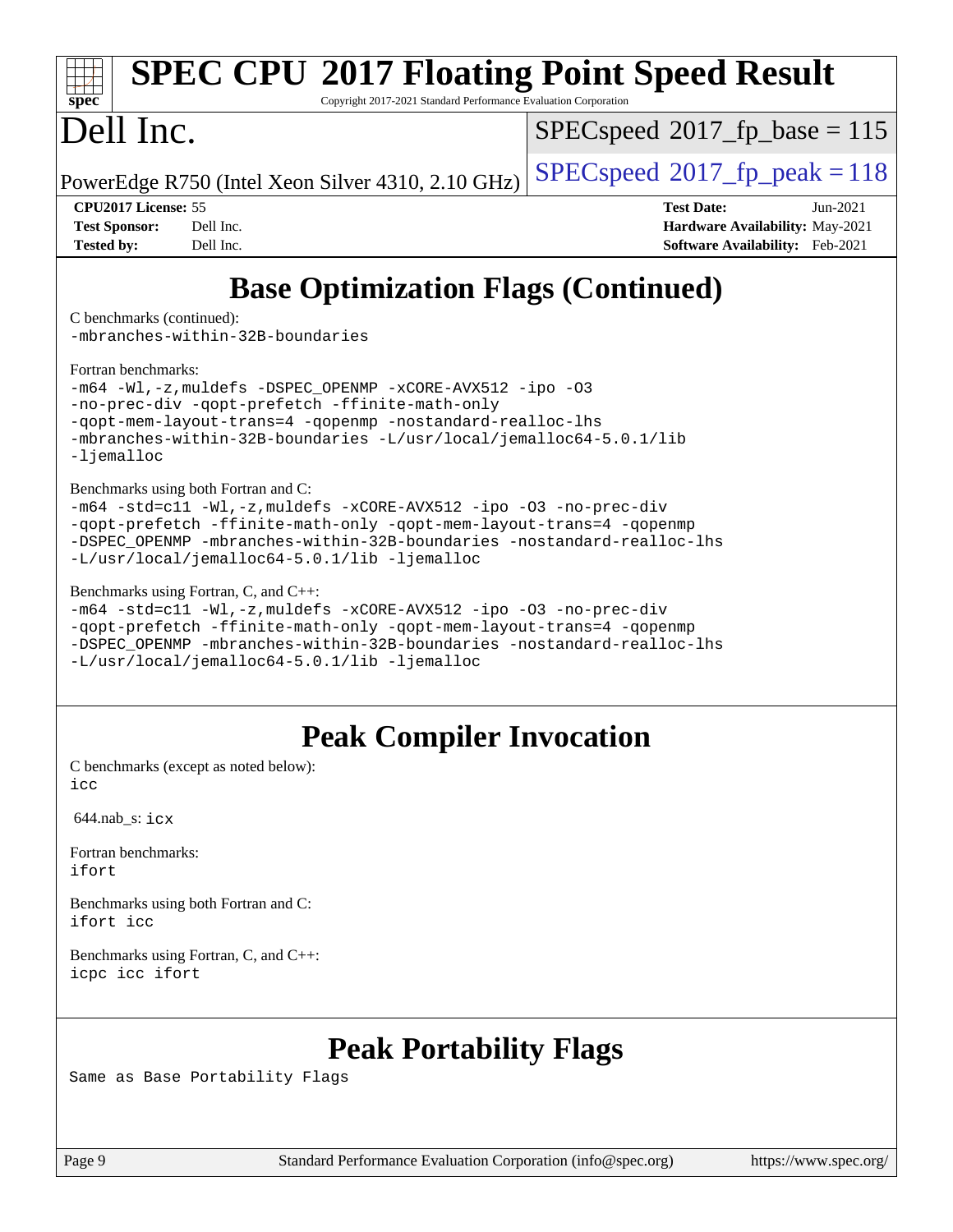| <b>SPEC CPU®2017 Floating Point Speed Result</b><br>Copyright 2017-2021 Standard Performance Evaluation Corporation<br>spec <sup>®</sup>                                                                                                                                                                                                                        |                                                                                                       |
|-----------------------------------------------------------------------------------------------------------------------------------------------------------------------------------------------------------------------------------------------------------------------------------------------------------------------------------------------------------------|-------------------------------------------------------------------------------------------------------|
| Dell Inc.                                                                                                                                                                                                                                                                                                                                                       | $SPEC speed^{\circ}2017\_fp\_base = 115$                                                              |
| PowerEdge R750 (Intel Xeon Silver 4310, 2.10 GHz)                                                                                                                                                                                                                                                                                                               | $SPEC speed^{\circ}2017$ fp peak = 118                                                                |
| CPU2017 License: 55<br><b>Test Sponsor:</b><br>Dell Inc.<br><b>Tested by:</b><br>Dell Inc.                                                                                                                                                                                                                                                                      | <b>Test Date:</b><br>$Jun-2021$<br>Hardware Availability: May-2021<br>Software Availability: Feb-2021 |
| <b>Peak Optimization Flags</b>                                                                                                                                                                                                                                                                                                                                  |                                                                                                       |
| C benchmarks:                                                                                                                                                                                                                                                                                                                                                   |                                                                                                       |
| $619$ .lbm_s: basepeak = yes                                                                                                                                                                                                                                                                                                                                    |                                                                                                       |
| $638.\text{imagek}_s:$ basepeak = yes                                                                                                                                                                                                                                                                                                                           |                                                                                                       |
| $644.nab$ _s: $-m64$ $-Wl$ , $-z$ , muldefs $-xCORE$ -AVX512 $-0$ fast $-f$ fast-math<br>-flto -mfpmath=sse -funroll-loops -fiopenmp<br>-DSPEC_OPENMP -qopt-mem-layout-trans=4<br>-fimf-accuracy-bits=14:sqrt<br>-mbranches-within-32B-boundaries<br>-L/usr/local/jemalloc64-5.0.1/lib -ljemalloc                                                               |                                                                                                       |
| Fortran benchmarks:                                                                                                                                                                                                                                                                                                                                             |                                                                                                       |
| $603.bwaves$ s: basepeak = yes                                                                                                                                                                                                                                                                                                                                  |                                                                                                       |
| $649.$ fotonik $3d$ _s: $-m64$ $-W1$ , $-z$ , muldefs $-prof-gen(pass 1)$ $-prof-use(pass 2)$<br>-DSPEC_SUPPRESS_OPENMP -DSPEC_OPENMP -ipo -xCORE-AVX512<br>-03 -no-prec-div -qopt-prefetch -ffinite-math-only<br>-qopt-mem-layout-trans=4 -qopenmp -nostandard-realloc-lhs<br>-mbranches-within-32B-boundaries<br>-L/usr/local/jemalloc64-5.0.1/lib -ljemalloc |                                                                                                       |
| $654$ .roms_s: basepeak = yes                                                                                                                                                                                                                                                                                                                                   |                                                                                                       |
| Benchmarks using both Fortran and C:                                                                                                                                                                                                                                                                                                                            |                                                                                                       |
| $621.wrf_s$ : $-m64 - std = c11 - Wl$ , $-z$ , muldefs $-prof-gen(pass 1)$<br>-prof-use(pass 2) -ipo -xCORE-AVX512 -03 -no-prec-div<br>-qopt-prefetch -ffinite-math-only -qopt-mem-layout-trans=4<br>-DSPEC_SUPPRESS_OPENMP -qopenmp -DSPEC_OPENMP<br>-mbranches-within-32B-boundaries -nostandard-realloc-lhs<br>-L/usr/local/jemalloc64-5.0.1/lib -ljemalloc  |                                                                                                       |
| $627.cam4_s$ : basepeak = yes                                                                                                                                                                                                                                                                                                                                   |                                                                                                       |
| $628.pop2_s: basepeak = yes$                                                                                                                                                                                                                                                                                                                                    |                                                                                                       |
| Benchmarks using Fortran, C, and C++:                                                                                                                                                                                                                                                                                                                           |                                                                                                       |
| $607.cactuBSSN_s$ : basepeak = yes                                                                                                                                                                                                                                                                                                                              |                                                                                                       |
|                                                                                                                                                                                                                                                                                                                                                                 |                                                                                                       |